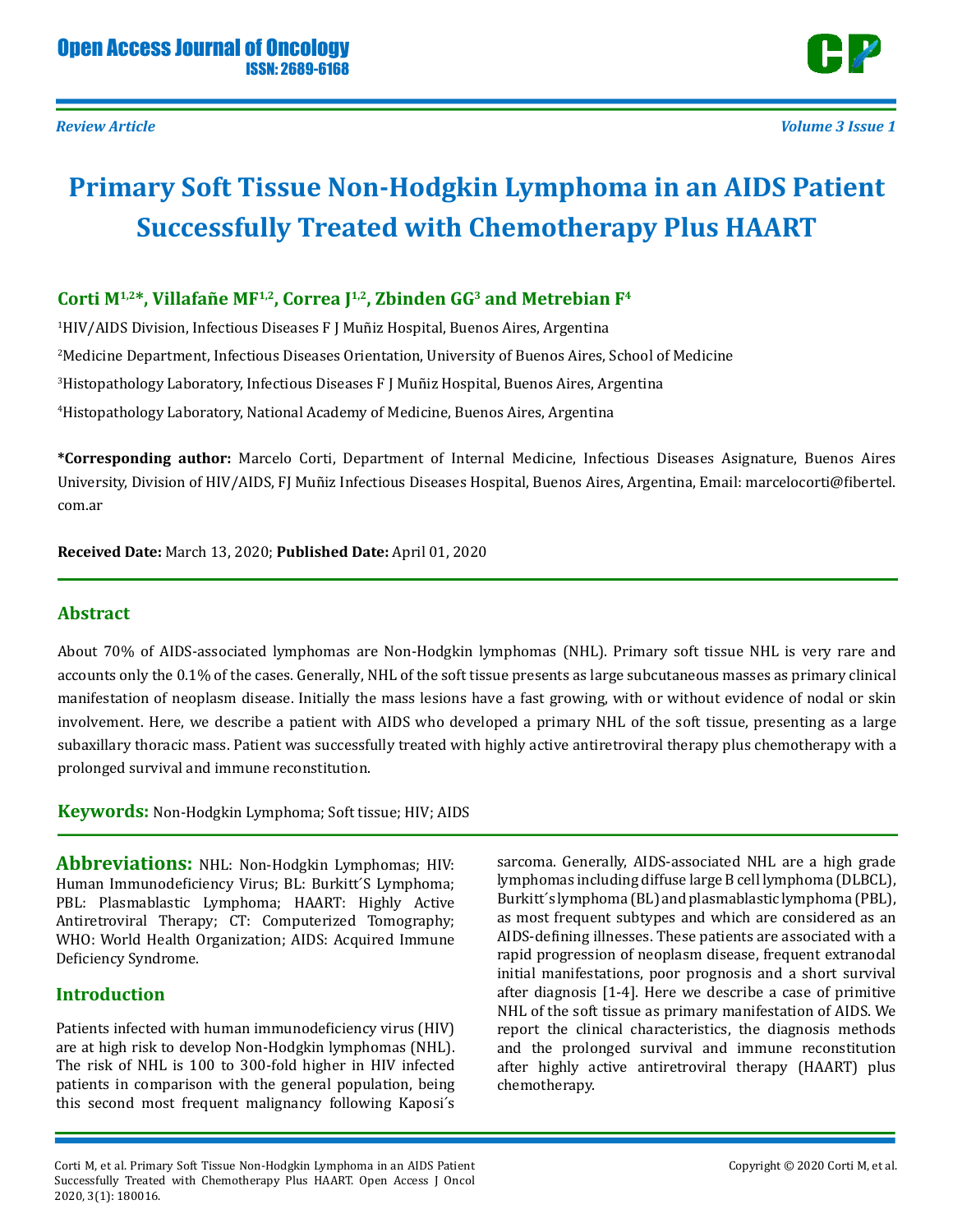# Open Access Journal of Oncology

#### **Case Report**

A-26-year old man was admitted to the Infectious Diseases FJ Muñiz reference Hospital of Buenos Aires, because he present a two months history of fever, weight loss and night sweets. Physical examination revealed a large tumor lesion located on the chest wall in the right subaxillary region which extended to the subscapular zone (Figure 1). Tumor lesion had a hard consistency with adhesion to the deep tissues and with discreet changes on the overlying skin (Figure 2). A rapid test to HIV was positive and two 4° generation ELISA were also positive confirming the diagnosis of HIV infection. Significant laboratory findings include hematocrit 37%; hemoglobin 11.6 g%; erythrocyte sedimentation rate > 100 mm  $1<sup>st</sup>$  h; white blood cells  $4\,300/\text{mm}^3$ ; platelets  $493\,000/\text{mm}$ mm<sup>3</sup> ; lactate dehydrogenase of 2117 U/L. Renal and liver function were normal.



**Figure 1:** A large mass involving soft tissues on the chest wall in the right subaxillary region.



**Figure 2:** A subcutaneous tumor located on the chest wall without compromise of the skin or axillary lymphadenopathy.

The CD4-T-lymphocyte count was 85 cells/µL and the plasma viral load was up to 4.0  $log_{10}$ . A thorax computed tomography (CT) scan was performed and revealed a large tumor lesion with hypodense areas of necrosis located on the right subaxillary region with extension to the subscapular homolateral region (Figure 3). Adjacent lymph nodes in relation to the axillary area were also seen. A CT scan of abdomen and pelvis showed a splenomegaly with a large hypodense heterogeneous mass that compressed the gastric chamber. A retroperitoneal ganglionic conglomerate was also detected. A surgical biopsy of the large soft tissue mass was performed. Histopathological examination with hematoxylin-eosin stain revealed a fibroadipose tissue with a dense proliferation of atypical lymphoid cells, with hyperchromatic and irregular nuclei, a poor cytoplasm and extensive areas of necrosis (Figures 4 and 5).



**Figure 3:** H/E 100x: showed a dense proliferation of atypical lymphoid cells, with hyperchromatic and irregular nuclei.

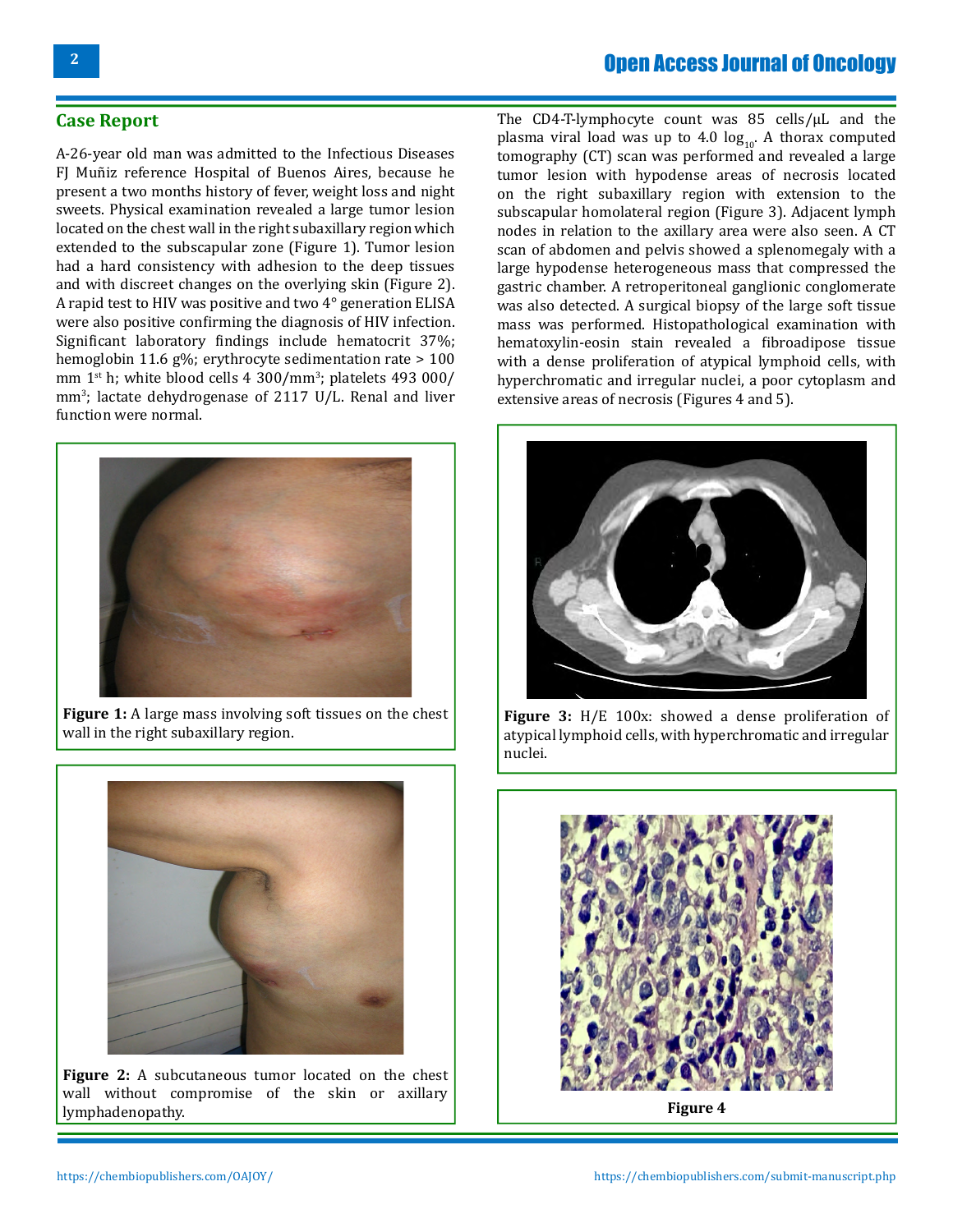# Open Access Journal of Oncology



Figures 4 and 5: H/E 200x: revealed the existence of an atypical and dense infiltrate, relativity uniform, composed of medium and large cells with a moderate or poor cytoplasm, an eccentric and irregular nuclei, and one or more large nucleoli.

Immunohistochemical stains were applied; the neoplastic cells were positive and expressed CD20 (B-phenotype), CD45, CD10 and BCL6 (centrogerminal phenotype) and were negative for CD3. A 10% of the atypical cells co-expressed BCL2 and less than 10% were MUM1 positive. Ki67 proliferation index was 95%. According to the criteria of the World Health Organization (WHO) and based of the histopathological morphology and the cell immunophenotype, final diagnosis was a primary soft tissue DLBCL [5]. A bone marrow biopsy was performed without infiltration by atypical lymphoid cells. Ann Arbor clinical classification was IIIB [6]. Patient was started on HAART based on tenofovir, emtricitabine and efavirenz and initiated a chemotherapy scheme of 6 cycles including cyclophosphamide, vincristine, liposomal doxorubicin, etoposide, meprednisone, granulocyte colony stimulating factor and the monoclonal antibody anti-CD20 rituximab (R-DAEPOCH). The first cycle was done with 50% of the doses because the patient presented less than 100 CD4 T-cell/ $\mu$ L. After the 6<sup>th</sup> cycle of chemotherapy and with a good tolerance and adherence to HAART patient presented a total remission of the lymphoproliferative disease. Two years after, he keep going in a good clinical condition, with undetectable plasma viral load and a CD4 T-cell count of 445 cell/µL.

#### **Discussion**

NHL represents a heterogeneous group of malignancies generally originated in the lymphoid tissue of the lymph

nodes. Frequently, this neoplasm spread and involves other organs<sup>s</sup>. In the general population, NHL is approximately eight times more common in comparison with Hodgkin's disease. Also, extranodal involvement is much more frequent in NHL, especially in HIV population. One of the most common characteristics of AIDS-associated NHL is the extranodal compromise as the first clinical manifestation of the disease. Extensive local invasion and rapid disseminated disease are two other frequent findings of HIV-associated NHL [5,6]. Additionally, some patients present with "B" symptoms (prolonged fever, night sweats and weight loss), similar to frequent opportunistic infections in AIDS patients as tuberculosis, atypical mycobacteriosis, visceral leishmaniosis and histoplasmosis. The incidence of NHL among patients infected with HIV has been estimated from 5% to 20%. After the widespread of HAART, a reduction of primary central nervous lymphoma has been observed. However, the incidence of other subtypes of lymphomas remains invariable [7,8]. Soft tissues involvement is rare in NHL and is described only in 0,1% of the cases[4].

Primary NHL of the soft tissue was defined as those lymphomas presenting with involvement of the soft tissue or the muscle as the predominant manifestation of the disease9 . Generally, NHL of the soft tissue presents as large subcutaneous masses, as we could see in this patient. The most common site of involvement is the chest wall. Soft tissue lymphomas include those masses that involve the subcutaneous and the musculoskeletal tissues; in our experience, these neoplasms are characterized by his fast growth with the frequent involvement of the adjacent tissues as the skin and the bone. Regional nodal infiltration is also frequent [9,10]. Salamao et al [11] published a clinic pathologic study of a large series that include 19 patients who developed lymphomas of the soft tissue as large masses without evidence of lymph node involvement. The sites of involvement include low and upper chest wall, gluteal and frontal regions. Histological and immunophenotype studies revealed twelve large lymphomas, two small noncleaved lymphomas (B-cell phenotype) and five low grade B cell lymphomas. The authors conclude that malignant lymphomas initially diagnosed in the soft tissues are most commonly large cell lymphomas with a B-cell phenotype, as in the patient we describe. In our experience, ultrasound of the muskuloskeletal tissue has an important role in the diagnosis of these malignant tumors, especially to define the extent and the relationship of the mass with the surrounding structures.

Additionally, it can be used in fine needle guided aspiration biopsy to obtain a sample for tissue diagnosis. Treatment of HIV-associated NHL includes the combination of HAART plus chemotherapy. Treatment regimens include CHOP (cyclophosphamide, doxorubicin, vincristine and